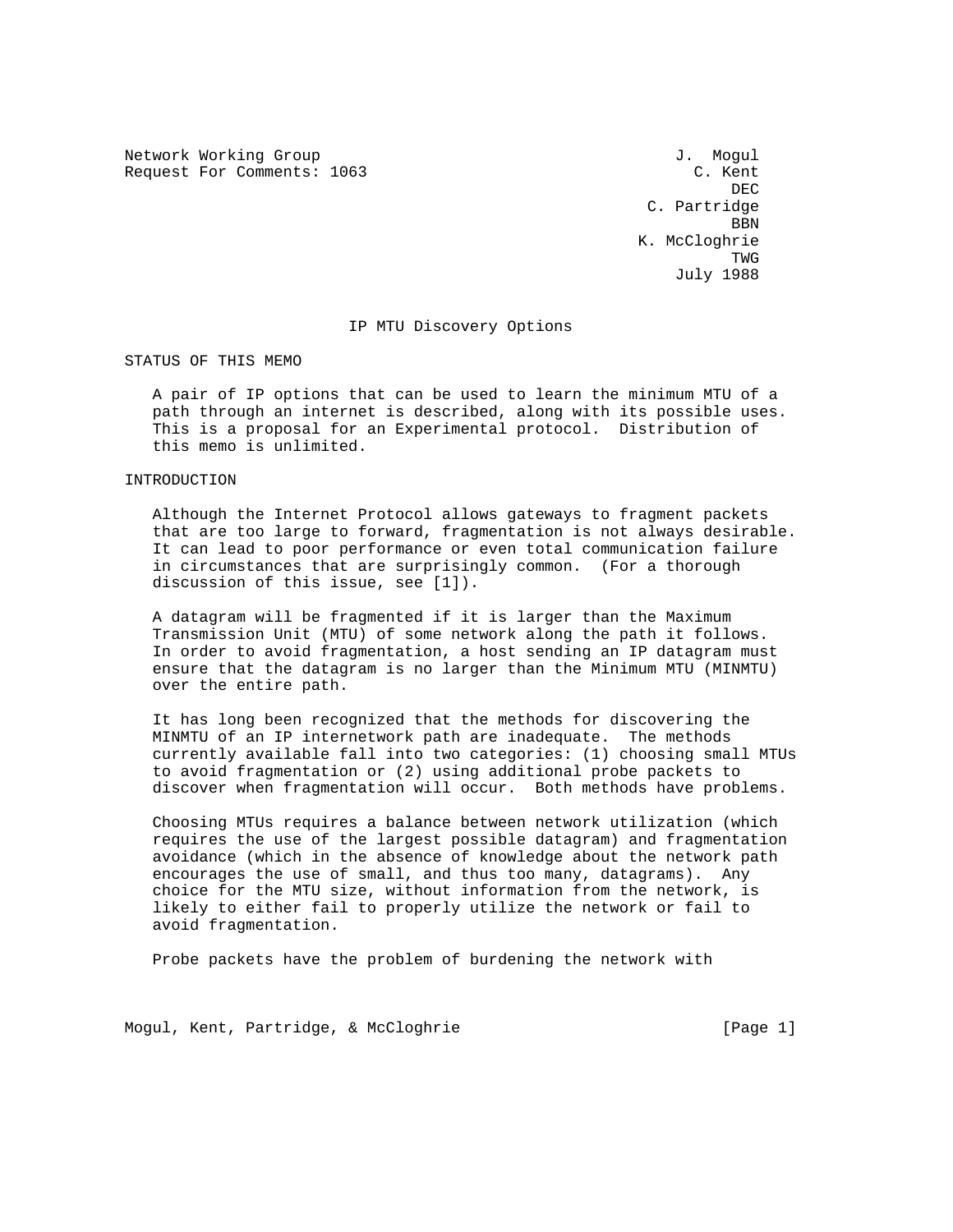unnecessary packets. And because network paths often change during the lifetime of a TCP connection, probe packets will have to be sent on a regular basis to detect any changes in the effective MINMTU.

 Implementors sometimes mistake the TCP MSS option as a mechanism for learning the network MINMTU. In fact, the MSS option is only a mechanism for learning about buffering capabilities at the two TCP peers. Separate provisions must be made to learn the IP MINMTU.

 In this memo, we propose two new IP options that, when used in conjunction will permit two peers to determine the MINMTU of the paths between them. In this scheme, one option is used to determine the lowest MTU in a path; the second option is used to convey this MTU back to the sender (possibly in the IP datagram containing the transport acknowledgement to the datagram which contained the MTU discovery option).

OPTION FORMATS

Probe MTU Option (Number 11)

Format

 +--------+--------+--------+--------+ |00001011|00000100| 2 octet value | +--------+--------+--------+--------+

Definition

 This option always contains the lowest MTU of all the networks that have been traversed so far by the datagram.

 A host that sends this option must initialize the value field to be the MTU of the directly-connected network. If the host is multi-homed, this should be for the first-hop network.

 Each gateway that receives a datagram containing this option must compare the MTU field with the MTUs of the inbound and outbound links for the datagram. If either MTU is lower than the value in the MTU field of the option, the option value should be set to the lower MTU. (Note that gateways conforming to RFC-1009 may not know either the inbound interface or the outbound interface at the time that IP options are processed. Accordingly, support for this option may require major gateway software changes).

 Any host receiving a datagram containing this option should confirm that value of the MTU field of the option is less than or equal to that of the inbound link, and if necessary, reduce the

Mogul, Kent, Partridge, & McCloghrie [Page 2]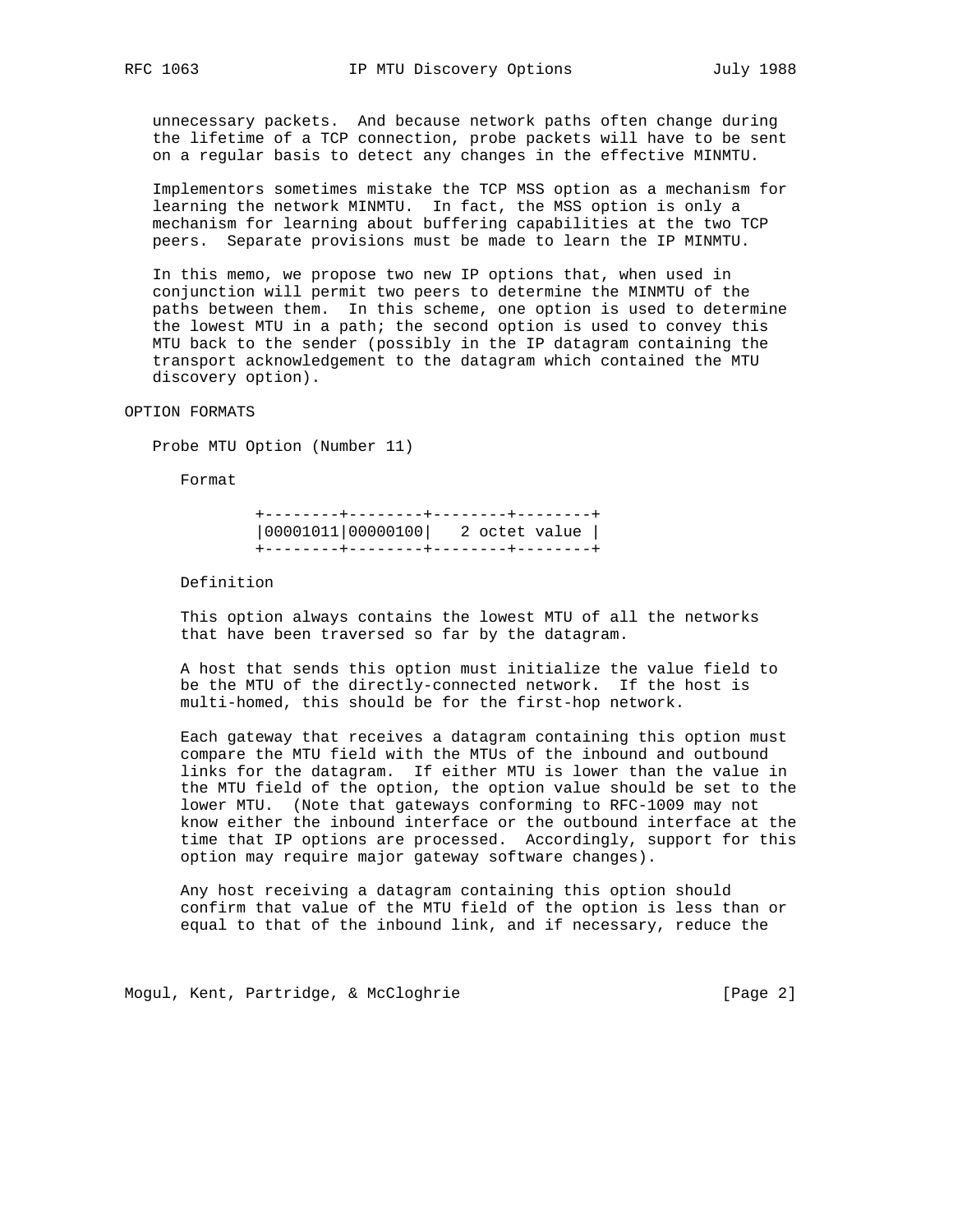MTU field value, before processing the option.

 If the receiving host is not able to accept datagrams as large as specified by the value of the MTU field of the option, then it should reduce the MTU field to the size of the largest datagram it can accept.

Reply MTU Option (Number 12)

Format

 +--------+--------+--------+--------+ |00001100|00000100| 2 octet value | +--------+--------+--------+--------+

Definition

 This option is used to return the value learned from a Probe MTU option to the sender of the Probe MTU option.

# RELATION TO TCP MSS

 Note that there are two superficially similar problems in choosing the size of a datagram. First, there is the restriction [2] that a host not send a datagram larger than 576 octets unless it has assurance that the destination is prepared to accept a larger datagram. Second, the sending host should not send a datagram larger than MINMTU, in order to avoid fragmentation. The datagram size should normally be the minimum of these two lower bounds.

 In the past, the TCP MSS option [3] has been used to avoid sending packets larger than the destination can accept. Unfortunately, this is not the most general mechanism; it is not available to other transport layers, and it cannot determine the MINMTU (because gateways do not parse TCP options).

 Because the MINMTU returned by a probe cannot be larger than the maximum datagram size that the destination can accept, this IP option could, in theory, supplant the use of the TCP MSS option, providing an economy of mechanism. (Note however, that some researchers believe that the value of the TCP MSS is distinct from the path's MINMTU. The MSS is the upper limit of the data size that the peer will accept, while the MINMTU represents a statement about the data size supported by the path).

 Note that a failure to observe the MINMTU restriction is not normally fatal; fragmentation will occur, but this is supposed to work. A failure to observe the TCP MSS option, however, could be fatal

Mogul, Kent, Partridge, & McCloghrie [Page 3]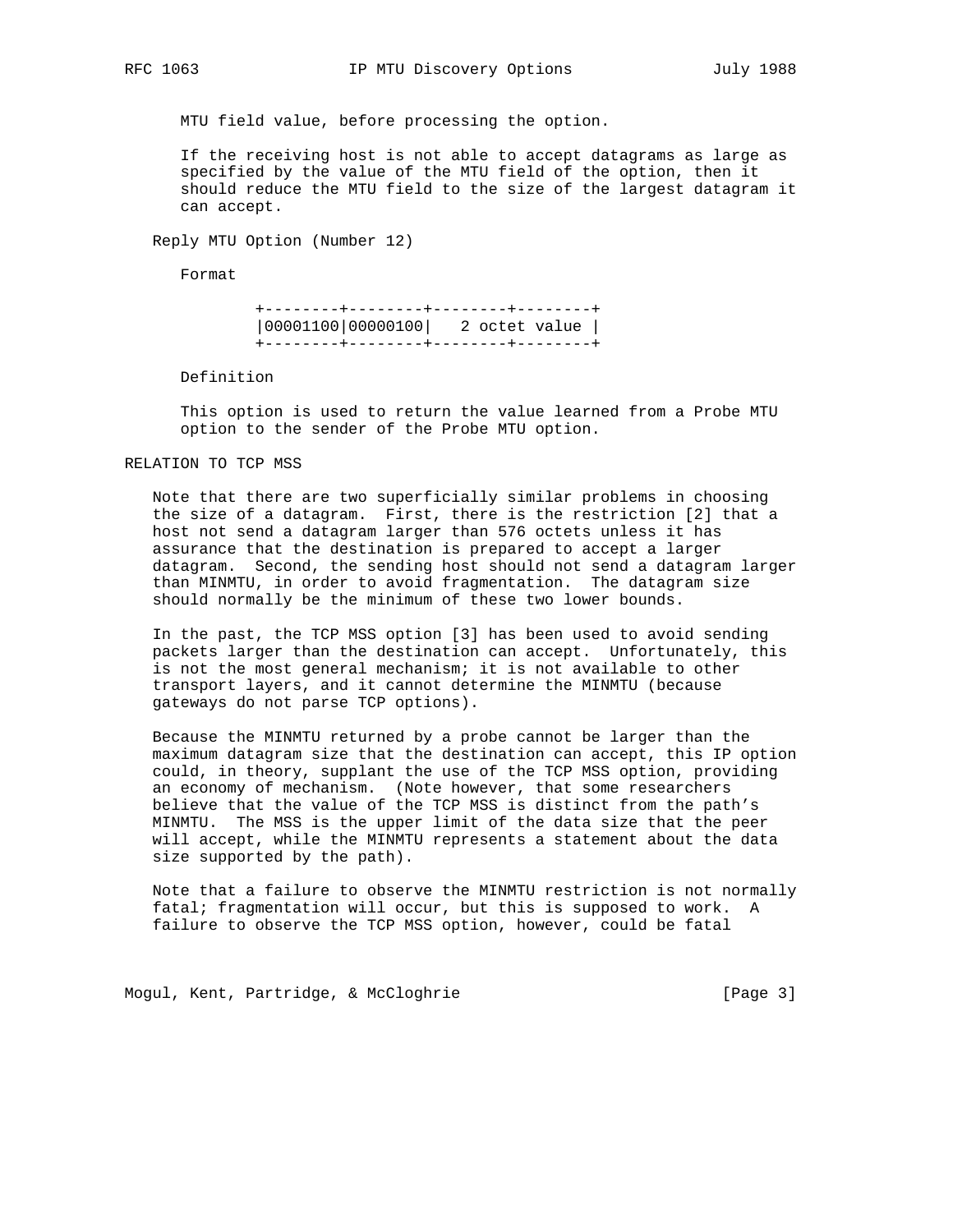because it might lead to datagrams that can never be accepted by the destination. Therefore, unless and until the Probe MTU option is universally implemented, at least by hosts, the TCP MSS option must be used as well.

# IMPLEMENTATION APPROACHES

Who Sends the Option

 There are at least two ways to implement the MTU discovery scheme. One method makes the transport layer responsible for MTU discovery; the other method makes the IP layer responsible for MTU discovery. A host system should support one of the two schemes.

#### Transport Discovery

 In the transport case, the transport layer can include the Probe MTU option in an outbound datagram. When a datagram containing the Probe MTU option is received, the option must be passed up to the receiving transport layer, which should then acknowledge the Probe with a Reply MTU option in the next return datagram. Note that because the options are placed on unreliable datagrams, the original sender will have to resend Probes (possibly once per window of data) until it receives a Reply option. Also note that the Reply MTU option may be returned on an IP datagram for a different transport protocol from which it was sent (e.g., TCP generated the probe but the Reply was received on a UDP datagram).

# IP Discovery

 A better scheme is to put MTU discovery into the IP layer, using control mechanisms in the routing cache. Whenever an IP datagram is sent, the IP layer checks in the routing cache to see if a Probe or Reply MTU option needs to be inserted in the datagram. Whenever a datagram containing either option is received, the information in those options is placed in the routing cache.

 The basic working of the protocol is somewhat complex. We trace it here through one round-trip. Implementors should realize that there may be cases where both options are contained in one datagram. For the purposes of this exposition, the sender of the probe is called the Probe-Sender and the receiver, Probe-Receiver.

 When the IP layer is asked to send a Probe MTU option (see the section below on when to probe), it makes some record in the routing cache that indicates the next IP datagram to Probe- Receiver should contain the Probe MTU option.

Mogul, Kent, Partridge, & McCloghrie [Page 4]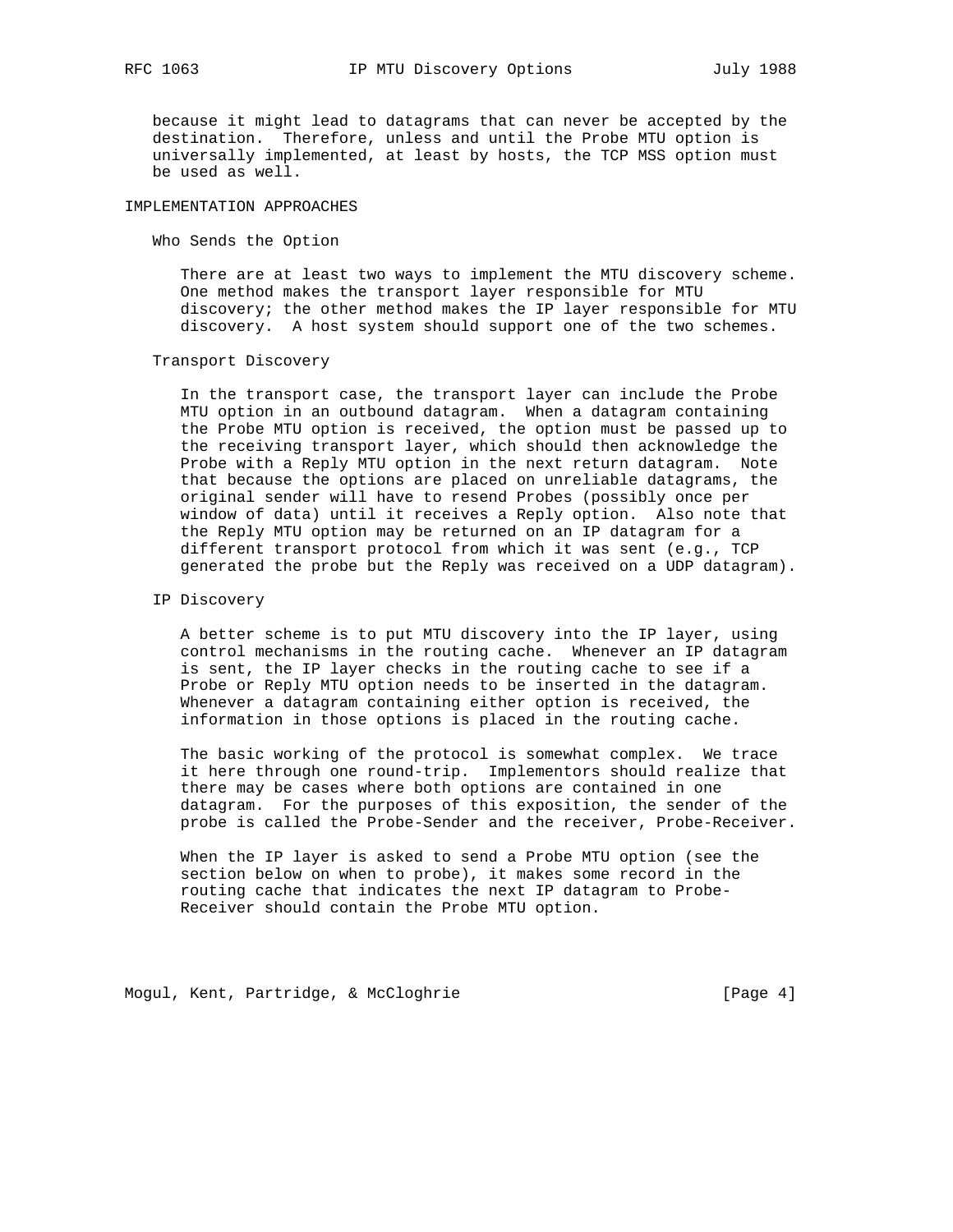When the next IP datagram to Probe-Receiver is sent, the Probe MTU option is inserted. The IP layer in Probe-Sender should continue to send an occasional Probe MTU in subsequent datagrams until a Reply MTU option is received. It is strongly recommended that the Probe MTU not be sent in all datagrams but only at such a rate that, on average, one Probe MTU will be sent per round-trip interval. (Another way of saying this is that we would hope that only one datagram in a transport protocol window worth of data has the Probe MTU option set). This mechanism might be implemented by sending every Nth packet, or, in those implementations where the round-trip time estimate to the destination is cached with the route, once every estimated RTT.

 When a Probe MTU option is received by Probe-Receiver, the receiving IP should place the value of this option in the next datagram it sends back to Probe-Sender. The value is then discarded. In other words, each Probe MTU option causes the Reply MTU option to be placed in one return datagram.

 When Probe-Sender receives the Reply MTU option, it should check the value of the option against the current MINMTU estimate in the routing cache. If the option value is lower, it becomes the new MINMTU estimate. If the option value is higher, Probe-Sender should be more conservative about changing the MINMTU estimate. If a route is flapping, the MINMTU may change frequently. In such situations, keeping the smallest MINMTU of various routes in use is preferred. As a result, a higher MINMTU estimate should only be accepted after a lower estimate has been permitted to "age" a bit. In other words, if the probe value is higher than the estimated MINMTU, only update the estimate if the estimate is several seconds old or more. Finally, whenever the Probe-Sender receives a Reply MTU option, it should stop retransmitting probes to Probe-Receiver.

A few additional issues complicate this discussion.

 One problem is setting the default MINMTU when no Reply MTU options have been received. We recommend the use of the minimum of the supported IP datagram size (576 octets) and the connected network MTU for destinations not on the local connected network, and the connected network MTU for hosts on the connected network.

 The MINMTU information, while kept by the Internet layer, is in fact, only of interest to the transport and higher layers. Accordingly, the Internet layer must keep the transport layer informed of the current value of the estimated MINMTU. Furthermore, minimal transport protocols, such as UDP, must be prepared to pass this information up to the transport protocol

Mogul, Kent, Partridge, & McCloghrie [Page 5]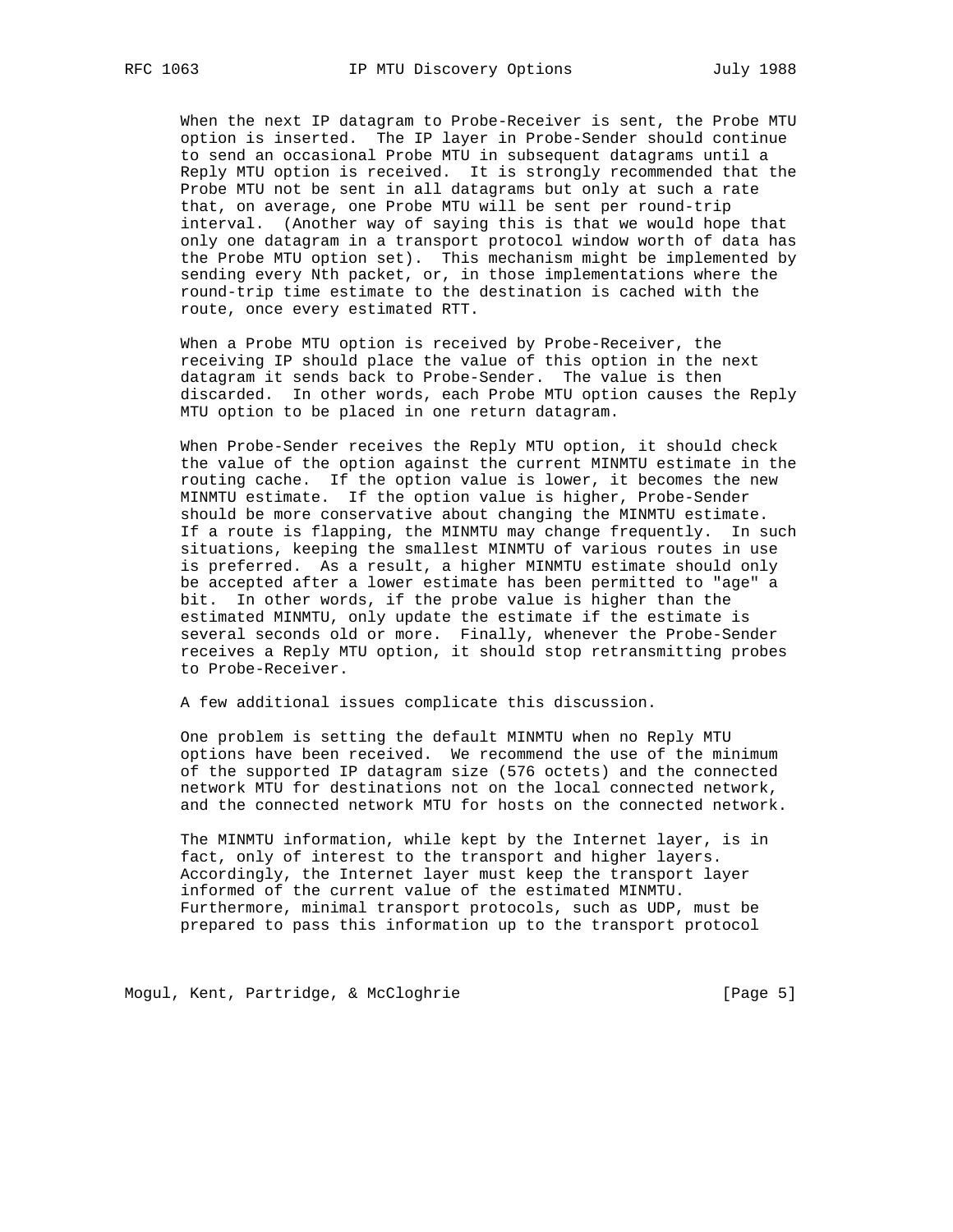user.

 It is expected that there will be a transition period during which some hosts support this option and some do not. As a result, hosts should stop sending Probe MTU options and refuse to send any further options if it does not receive either a Probe MTU option or Reply MTU option from the remote system after a certain number of Probe MTU options have been sent. In short, if Probe-Sender has sent several probes but has gotten no indication that Probe- Receiver supports MTU probing, then Probe-Sender should assume that Probe-Receiver does not support probes. (Obviously, if Probe-Sender later receives a probe option from Probe-Receiver, it should revise its opinion.)

 Implementations should not assume that routes to the same destination that have a different TOS have the same estimated MINMTU. We recommend that the MTU be probed separately for each TOS.

#### Respecting the TCP MSS

 One issue concerning TCP MSS is that it is usually negotiated assuming an IP header that contains no options. If the transport layer is sending maximum size segments, it may not leave space for IP to fit the options into the datagram. Thus, insertion of the Probe MTU or Reply MTU option may violate the MSS restriction. Because, unlike other IP options, the MTU options can be inserted without the knowledge of the transport layer, the implementor must carefully consider the implications of adding options to an IP datagram.

 One approach is to reserve 4 bytes from the MINMTU reported to the transport layer; this will allow the IP layer to insert at least one MTU option in every datagram (it can compare the size of the outgoing datagram with the MINMTU stored in the route cache to see how much room there actually is). This is simple to implement, but does waste a little bandwidth in the normal case.

 Another approach is to provide a means for the IP layer to notify the transport layer that space must be reserved for sending an option; the transport layer would then make a forthcoming segment somewhat smaller than usual.

When a Probe Can Be Sent

 A system that receives a Probe MTU option should always respond with a Reply MTU option, unless the probe was sent to an IP or LAN broadcast address.

Mogul, Kent, Partridge, & McCloghrie [Page 6]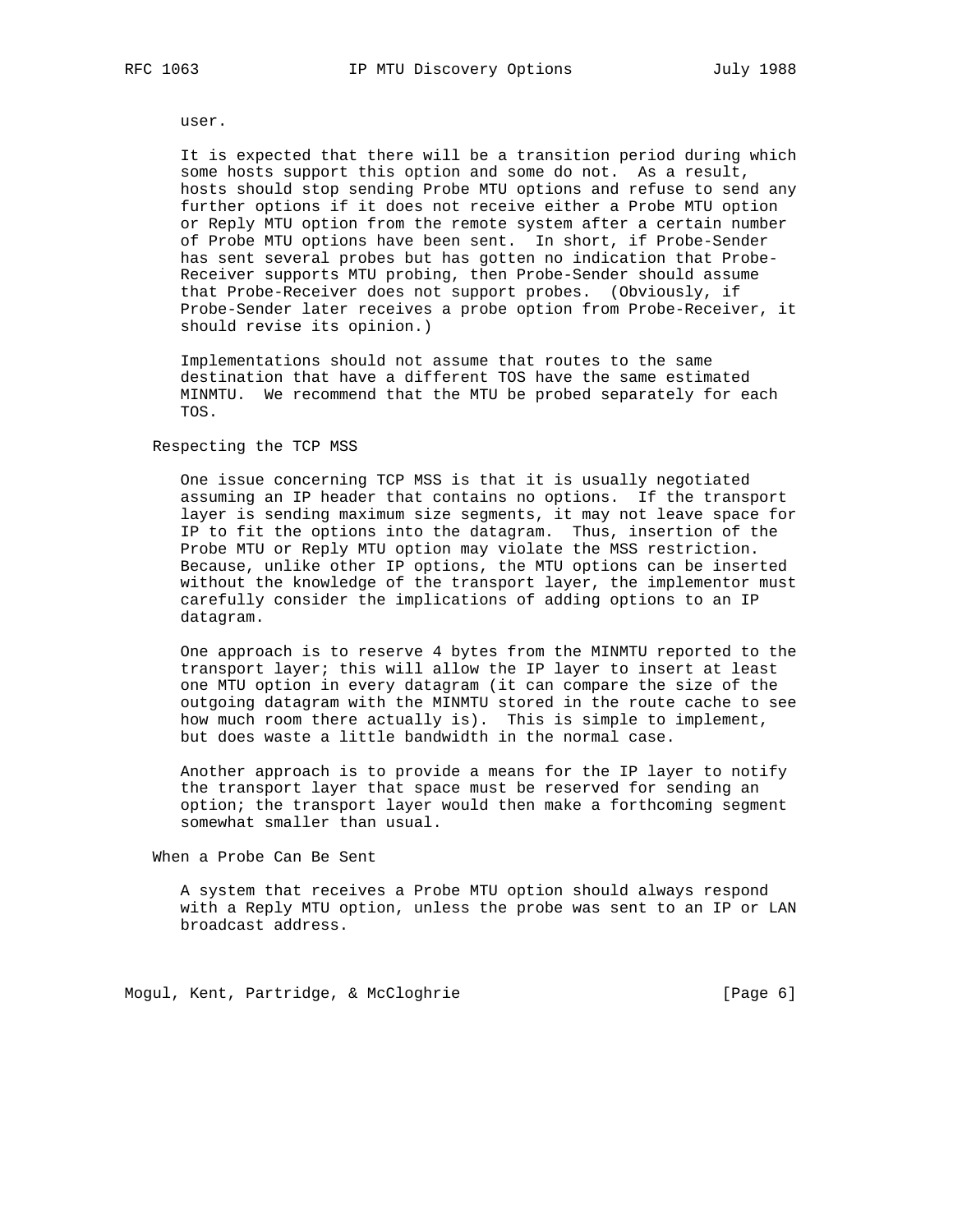A Probe MTU option should be sent in any of the following situations:

- (1) The MINMTU for the path is not yet known;
- (2) A received datagram suffers a fragmentation re-assembly timeout. (This is a strong hint the path has changed; send a probe to the datagram's source);
- (3) An ICMP Time Exceeded/Fragmentation Reassembly Timeout is received (this is the only message we will get that indicates fragmentation occurred along the network path);
- (4) The transport layer requests it.

 Implementations may also wish to periodically probe a path, even if there is no indication that fragmentation is occurring. This practice is perfectly reasonable; if fragmentation and reassembly is working perfectly, the sender may never get any indication that the path MINMTU has changed unless a probe is sent. We recommend, however, that implementations send such periodic probes sparingly. Once every few minutes, or once every few hundred datagrams is probably sufficient.

 There are also some scenarios in which the Probe MTU should not be sent, even though there may be some indication of an MINMTU change:

- (1) Probes should not be sent in response to the receipt of a probe option. Although the fact that the remote peer is probing indicates that the MINMTU may have changed, sending a probe in response to a probe causes a continuous exchange of probe options.
- (2) Probes must not be sent in response to fragmented datagrams except when the fragmentation reassembly of the datagram fails. The problem in this case is that the receiver has no mechanism for informing the remote peer that fragmentation has occurred, unless fragmentation reassembly fails (in which case an ICMP message is sent). Thus, a peer may use the wrong MTU for some time before discovering a problem. If we probe on fragmented datagrams, we may probe, unnecessarily, for some time until the remote peer corrects its MTU.
- (3) For compatibility with hosts that do not implement the option, no Probe MTU Option should be sent more than ten times without receiving a Reply MTU Option or a

Mogul, Kent, Partridge, & McCloghrie [Page 7]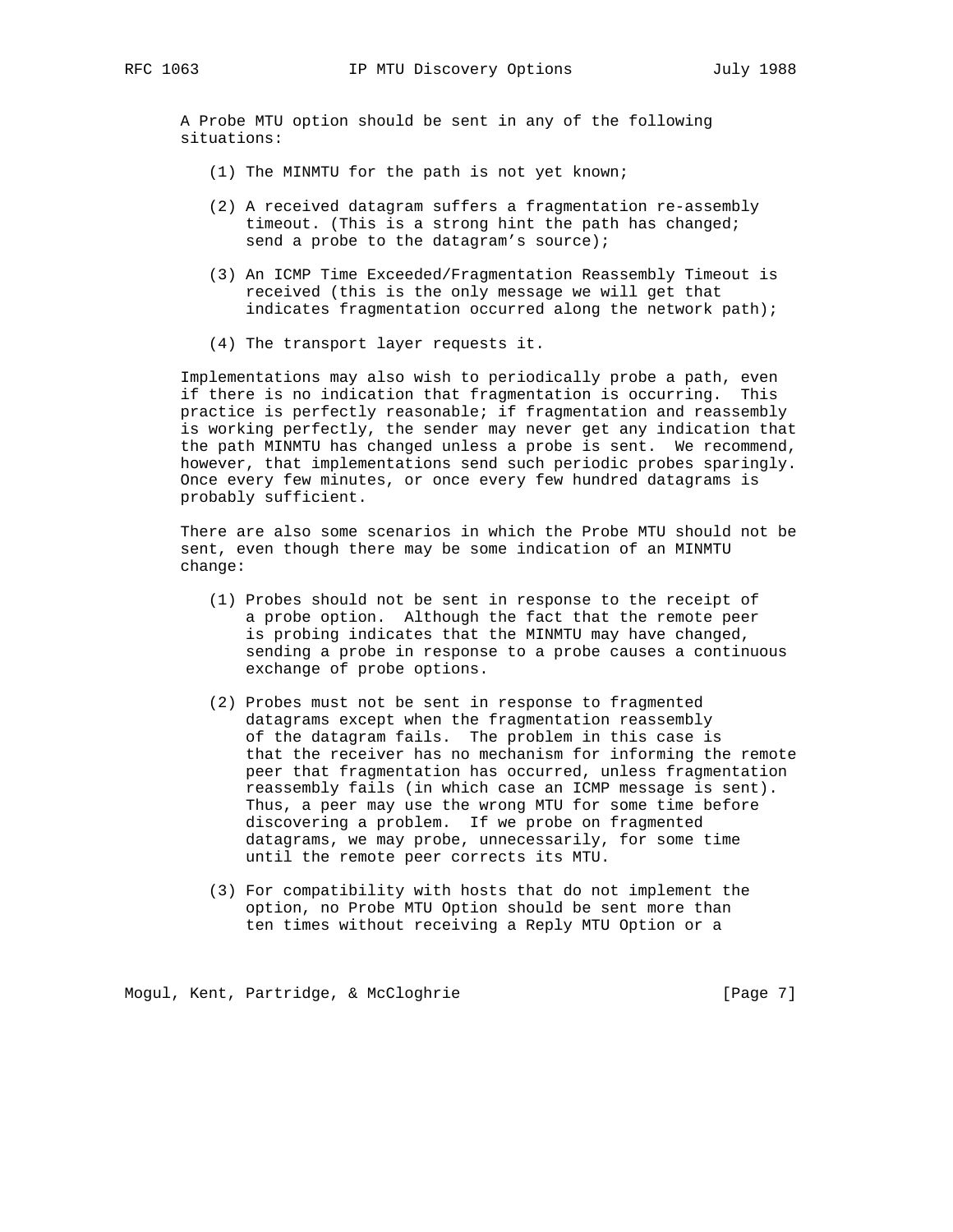Probe MTU Option from the remote peer. Peers which ignore probes and do not send probes must be treated as not supporting probes.

- (4) Probes should not be sent to an IP or LAN broadcast address.
- (5) We recommend that Probe MTUs not be sent to other hosts on the directly-connected network, but that this feature be configurable. There are situations (for example, when Proxy ARP is in use) where it may be difficult to determine which systems are on the directly-connected network. In this case, probing may make sense.

### SAMPLE IMPLEMENTATION SKETCH

 We present here a somewhat more concrete description of how an IP layer implementation of MTU probing might be designed.

 First, the routing cache entries are enhanced to store seven additional values:

MINMTU: The current MINMTU of the path.

- ProbeRetry: A timestamp indicating when the next probe should be sent.
- LastDecreased: A timestamp showing when the MTU was last decreased.
- ProbeReply: A bit indicating a Reply MTU option should be sent.
- ReplyMTU: The value to go in the Reply MTU option.
- SupportsProbes: A bit indicating that the remote peer can deal with probes (always defaults to  $1$ =true).
- ConsecutiveProbes: The number of probes sent without the receipt of a Probe MTU or Reply MTU option.

 There are also several configuration parameters; these should be configurable by appropriate network management software; the values we suggest are "reasonable":

Default\_MINMTU: The default value for the MINMTU field of the

Mogul, Kent, Partridge, & McCloghrie [Page 8]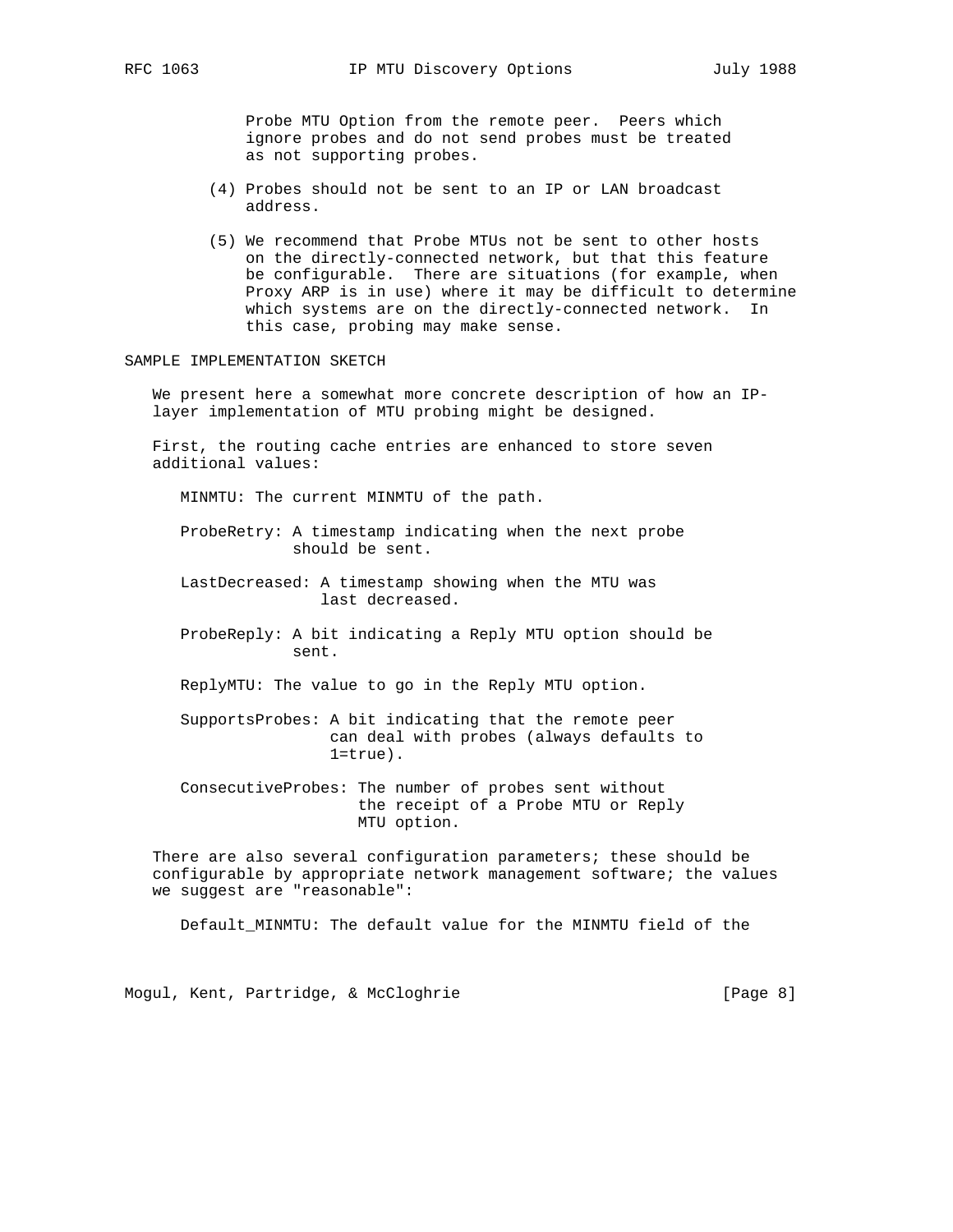routing cache entry, to be used when the real MINMTU is unknown. Recommended value: 576.

 Max\_ConsecutiveProbs: The maximum number of probes to send before assuming that the destination does not support the probe option. Recommended value: 10.

- ProbeRetryTime: The time (in seconds) to wait before retrying an unanswered probe. Recommended value: 60 seconds, or 2\*RTT if the the RTT is available to the IP layer.
- ReprobeInterval: The time to wait before sending a probe after receiving a successful Reply MTU, in order to detect increases in the route's MINMTU. Recommended value: 5 times the ProbeRetryTime.
- IncreaseInterval: The time to wait before increasing the MINMTU after the value has been decreased, to prevent flapping. Recommended value: same as ProbeRetryTime.

 When a new route is entered into the routing cache, the initial values should be set as follows:

 MINMTU = Default\_MINMTU ProbeRetry = Current Time LastDecreased = Current Time - IncreaseInterval ProbeReply = false SupportsProbes = true ConsecutiveProbes = 0

 This initialization is done before attempting to send the first packet along this route, so that the first packet will contain a Probe MTU option.

 Whenever the IP layer sends a datagram on this route it checks the SupportsProbes bit to see if the remote system supports probing. If the SupportsProbes bit is set, and the timestamp in ProbeRetry is less than or equal to the current time, a Probe option should be sent in the datagram, and the ProbeRetry field incremented by ProbeRetryTime.

Mogul, Kent, Partridge, & McCloghrie [Page 9]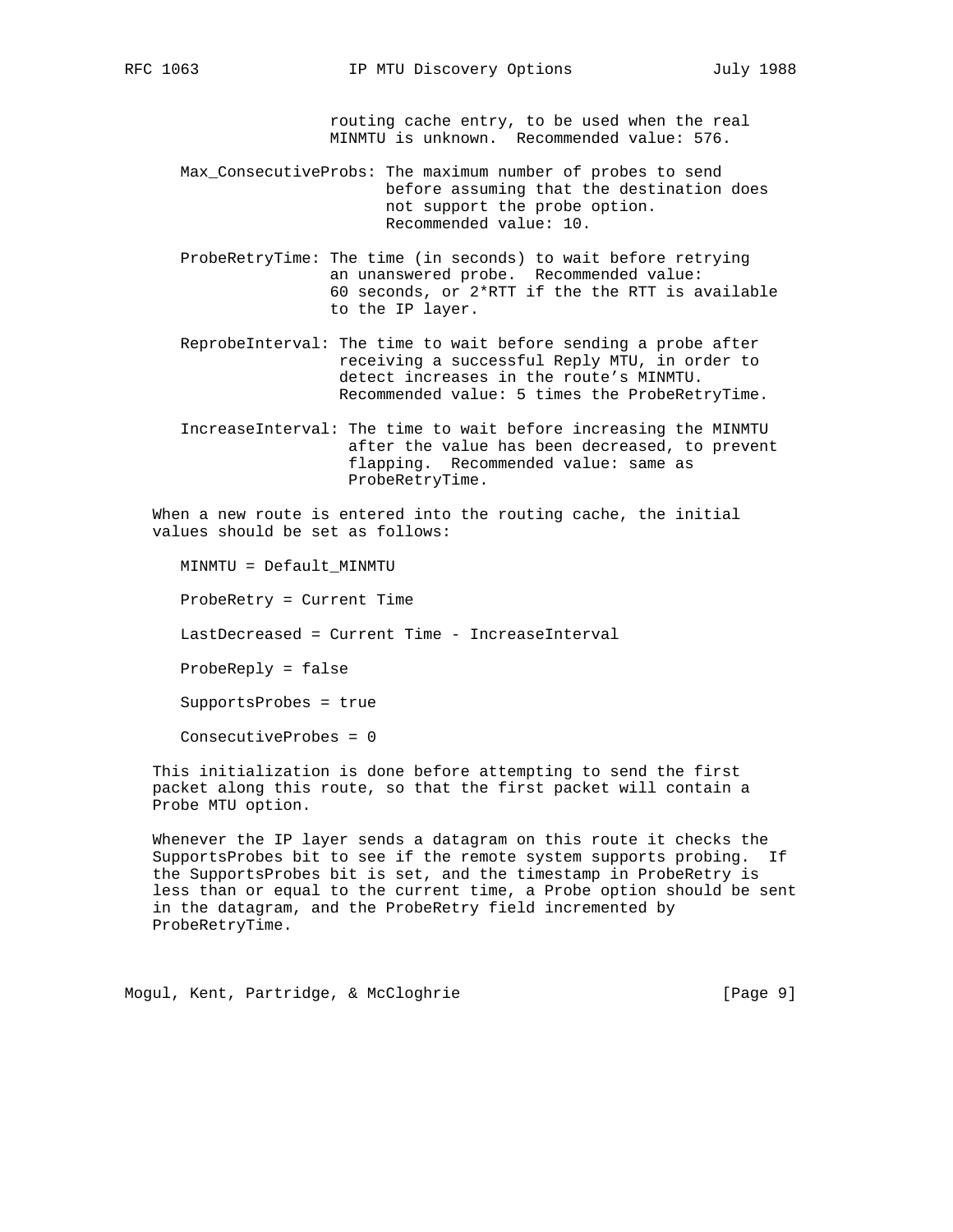Whether or not the Probe MTU option is sent in a datagram, if the ProbeReply bit is set, then a Reply MTU option with the value of the ReplyMTU field is placed in the outbound datagram. The ProbeReply bit is then cleared.

 Every time a Probe option is sent, the ConsecutiveProbes value should be incremented. If this value reaches Max\_ConsecutiveProbes, the SupportsProbe bit should be cleared.

 When an IP datagram containing the Probe MTU option is received, the receiving IP sets the ReplyMTU to the Probe MTU option value and sets the ProbeReply bit in its outbound route to the source of the datagram. The SupportsProbe bit is set, and the ConsecutiveProbes value is reset to 0.

 If an IP datagram containing the Reply MTU option is received, the IP layer must locate the routing cache entry corresponding to the source of the Reply MTU option; if no such entry exists, a new one (with default values) should be created. The SupportsProbe bit is set, and the ConsecutiveProbes value is reset to 0. The ProbeRetry field is set to the current time plus ReprobeInterval.

Four cases are possible when a Reply MTU option is received:

- (1) The Reply MTU option value is less than the current MINMTU: the MINMTU field is set to the new value, and the LastDecreased field is set to the current time.
- (2) The Reply MTU option value is greater than the current MINMTU and the LastDecreased field plus IncreaseInterval is less than the current time: set the ProbeRetry field to LastDecreased plus IncreaseInterval, but do not change MINMTU.
- (3) The Reply MTU option value is greater than the current MINMTU and the LastDecreased field plus IncreaseInterval is greater than the current time: set the MINMTU field to the new value.
- (4) The Reply MTU option value is equal to the current MINMTU: do nothing more.

 Whenever the MTU field is changed, the transport layer should be notified, either by an upcall or by a change in a shared variable (which may be accessed from the transport layer by a downcall).

 If a fragmentation reassembly timeout occurs, if an ICMP Time Exceeded/Fragmentation Reassembly Timeout is received, or if the IP

Mogul, Kent, Partridge, & McCloghrie [Page 10]